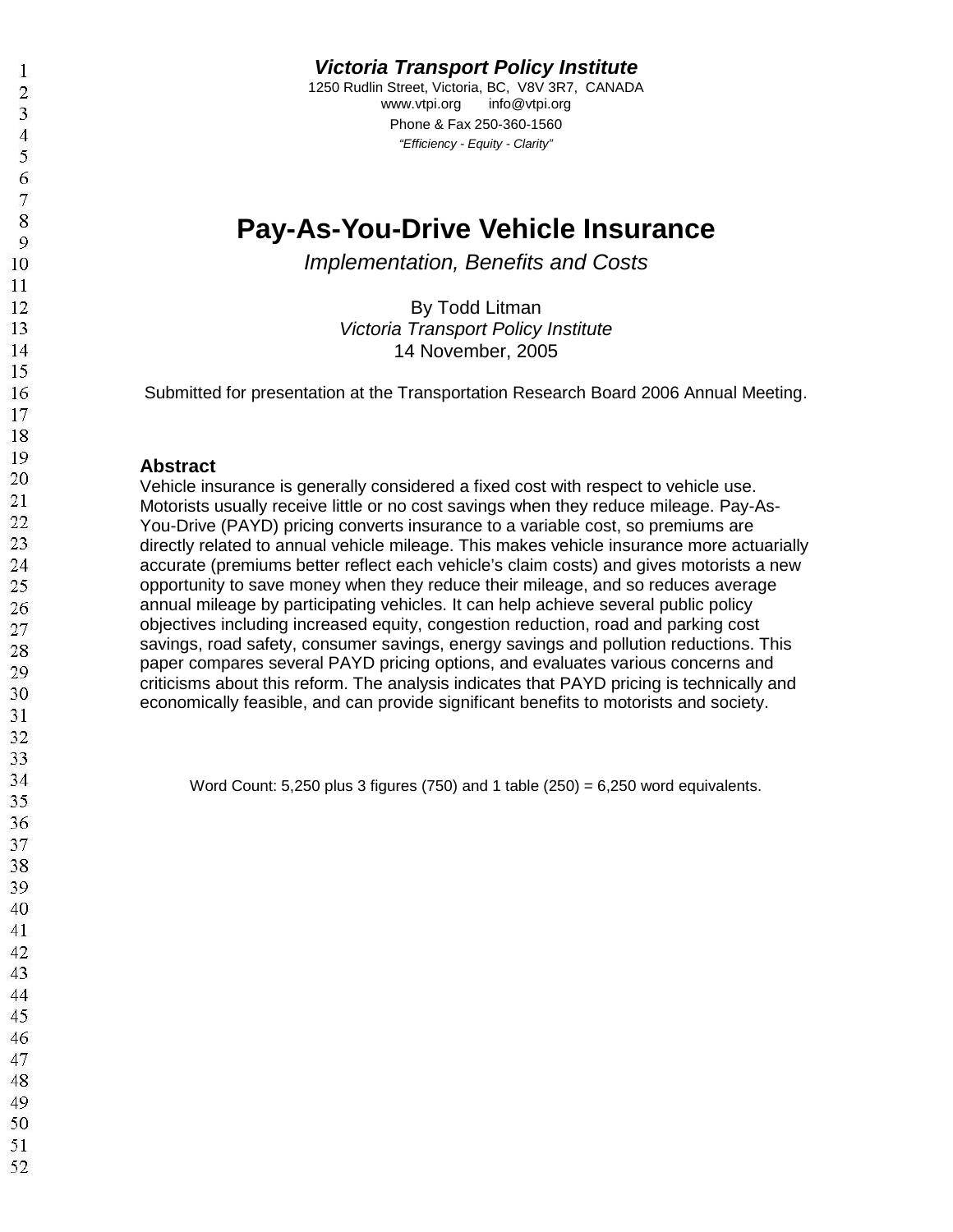# **Introduction**

This paper explores the feasibility of implementing *Pay-As-You-Drive* (*PAYD*, also called *Distance-Based* and *Per-Mile*) vehicle insurance pricing (for more information see Vickrey, 1968; Litman, 1997; Edlin, 1999; Litman, 2003; Funderburg, Grant and Coe, 2003; Litman, 2003; and various references in "Pay-As-You-Drive Insurance," VTPI, 2005). Insurance is currently a fixed cost with respect to vehicle travel. A marginal reduction in vehicle mileage usually provides little or no insurance premium savings to individual motorists. PAYD pricing converts insurance into a variable cost, so reducing a vehicle's annual mileage reduces its insurance premiums, all else being equal.

Basic PAYD premiums are calculated by dividing existing premiums by a vehicle's rate class average annual miles. For example, a \$250 annual premium for a 10,000 annual mile vehicle class becomes  $2.5¢$  per mile, and a \$1,800 annual premium for a 15,000 annual mile vehicle class becomes  $12\phi$  per mile. Insurance premiums currently average about \$800 per vehicle-year, or about 6.5¢ per vehicle-mile (NAIC, 2004). Based on standard travel elasticity values (long-run elasticity of vehicle travel with respect to operating costs between -0.15 and -0.35), converting all premiums to PAYD pricing reduces affected vehicles' average annual mileage by 10-12% (USEPA, 1998; "Transport Elasticities," VTPI, 2005). There are several specific ways PAYD could be implemented:

- 1. *Mileage Rate Factor* means that annual mileage is incorporated as a significant rating factor using the existing premium rating system. It is the easiest option to implement, but is constrained by the weight that can be placed on self-reported mileage estimates. Its travel impacts and benefits are small.
- 2. *Pay-at-the-Pump* (PATP) funds basic insurance coverage through a fuel surcharge. It is not actuarially accurate because payments are based on vehicle fuel consumption, not risk factors. There would probably be little administrative cost savings because most motorists would still need to pay registration fees and purchase optional coverage as they do now. Under most proposals less than half of insurance payments would be distance-based, and cross-border and illegal fuel purchases could be major problems. It causes a relatively large reduction in fuel consumption but modest reductions in vehicle travel.
- 3. *Per-Mile Premiums* changes the unit of exposure from the vehicle-year to the vehicle-mile, incorporating all existing rating factors. It requires odometer audits to provide accurate mileage data, predicted to cost an average of \$5-10 per vehicle-year. It could be mandatory or a consumer option. It significantly improves actuarial accuracy and provides significant consumer savings. Because it causes large reductions in vehicle travel (estimated at 10-12% per affected vehicle) it provides large benefits. As a consumer option it is predicted to attract 25-50% of motorists.
- 4. *GPS-Based Pricing* uses GPS (Global Positioning System) technology to track vehicle travel, allowing premiums to reflect when and where a vehicle is driven. It typically costs \$150 or more per vehicle-year for equipment (although this cost may decline somewhat in the future as more vehicles have factory-equipped GPS transponders) and raises privacy concerns. It is most actuarial accurate, but, its high costs offset the direct benefits for most consumers. As a consumer option it is predicted to attract 10% or less of total motorists, so total benefits would be modest for the foreseeable future.
- $\overline{4}$ 5 6  $\overline{7}$ 8 9 10 11 12 13 14 15 16 17 18 19 20 21 22 23 24 25 26 27 28 29 30 31 32 33 34 35 36 37 38 39 40 41 42 43 44 45 46 47 48 49 50 51

 $\mathbf{1}$  $\overline{2}$ 3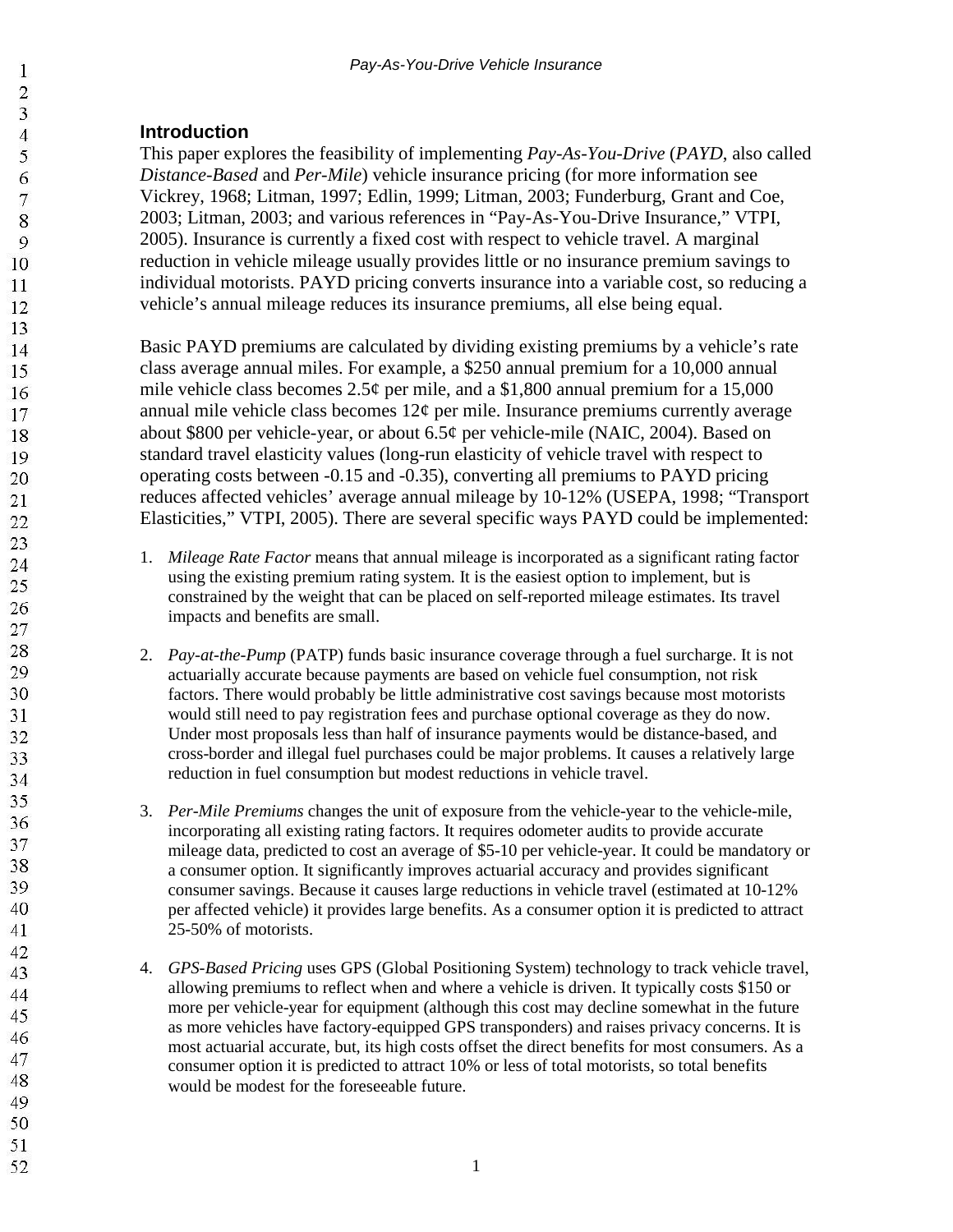Table 1 summarizes the implementation costs and effectiveness at achieving various objectives for five PAYD pricing options.

| <b>Summary of PAYD Pricing Options</b><br>Table 1 |  |
|---------------------------------------------------|--|
|---------------------------------------------------|--|

|                              | <b>Implementation Costs</b> | <b>Effectiveness</b> |
|------------------------------|-----------------------------|----------------------|
| Mileage Rate Factor          | Low                         | Low                  |
| Pay-At-The-Pump              | High                        | Medium               |
| Per-Mile Premiums, Mandatory | Low                         | High                 |
| Per-Mile Premiums, Optional  | Low                         | Medium               |
| <b>GPS-Based Pricing</b>     | High                        | Medium               |

*This table summarizes overall implementation costs and effectiveness at achieving objectives.*

### **Relationship Between Mileage and Crashes**

A key factor in the efficiency and equity of PAYD insurance pricing is the degree to which annual vehicle mileage affects insurance claims costs. Considerable research indicates that increased annual mileage tends to increase annual crash risk, all else being equal (CAS, 1996, p. 35, 242 and 250; Edlin, 1999; Litman and Fitzroy, 2005). Even a "perfect" driver faces risks from causes beyond their control – an animal running into the roadway, catastrophic mechanical failure, a heart attack – that increase with mileage. Annual crash risk is the product of two factors: per-mile crash risk times annual mileage. Although higher-risk drivers may crash every 50,000 miles, while lower-risk drivers may crash every 500,000 miles, in either case a reduction in mileage reduces collisions.

Since about 70% of crashes involve multiple vehicles, each 1.0% mileage reduction should reduce total crash costs by 1.7%. For example, if you reduce your mileage by 10% you would expect a 10% reduction in your crash risk. If you did not reduce your mileage but all other motorists reduced their mileage by 10% you could expect a 7% reduction in crash risk, since 70% of your crashes involve other vehicles. If you and all other motorists reduce mileage by 10% you could expect a total 17% reduction in crash risk. The elasticity of vehicle insurance costs with respect to mileage is between 1.42 and 1.85, which means that a 10% reduction in total vehicle mileage reduces total crash costs, insurance claims and casualties by 14% to 18% (Edlin, 1998).

High annual mileage drivers tend to have relatively low per-mile crash rates, while lowermileage motorists tend to have relatively high per-mile crash rates, as summarized in the box below. However, these factors reflect crash rates *between different motorists* and do not necessarily apply to mileage reductions by *individual motorists*. Most risk factors described in the box do not change when an individual driver reduces annual mileage.

Higher-mileage vehicles tend to have relatively low per-mile crash rates because (Janke, 1991):

- Higher-risk motorists tend to limit their annual mileage while high-mileage drivers are likely to be relatively capable drivers.
- Higher-mileage motorists tend to drive newer, mechanically safer vehicles.
- Urban drivers tend to have higher crash rates and lower annual vehicle mileage.
	- Higher-mileage motorists tend to do a greater share of driving on grade-separated highways.

 $\mathbf{1}$  $\overline{2}$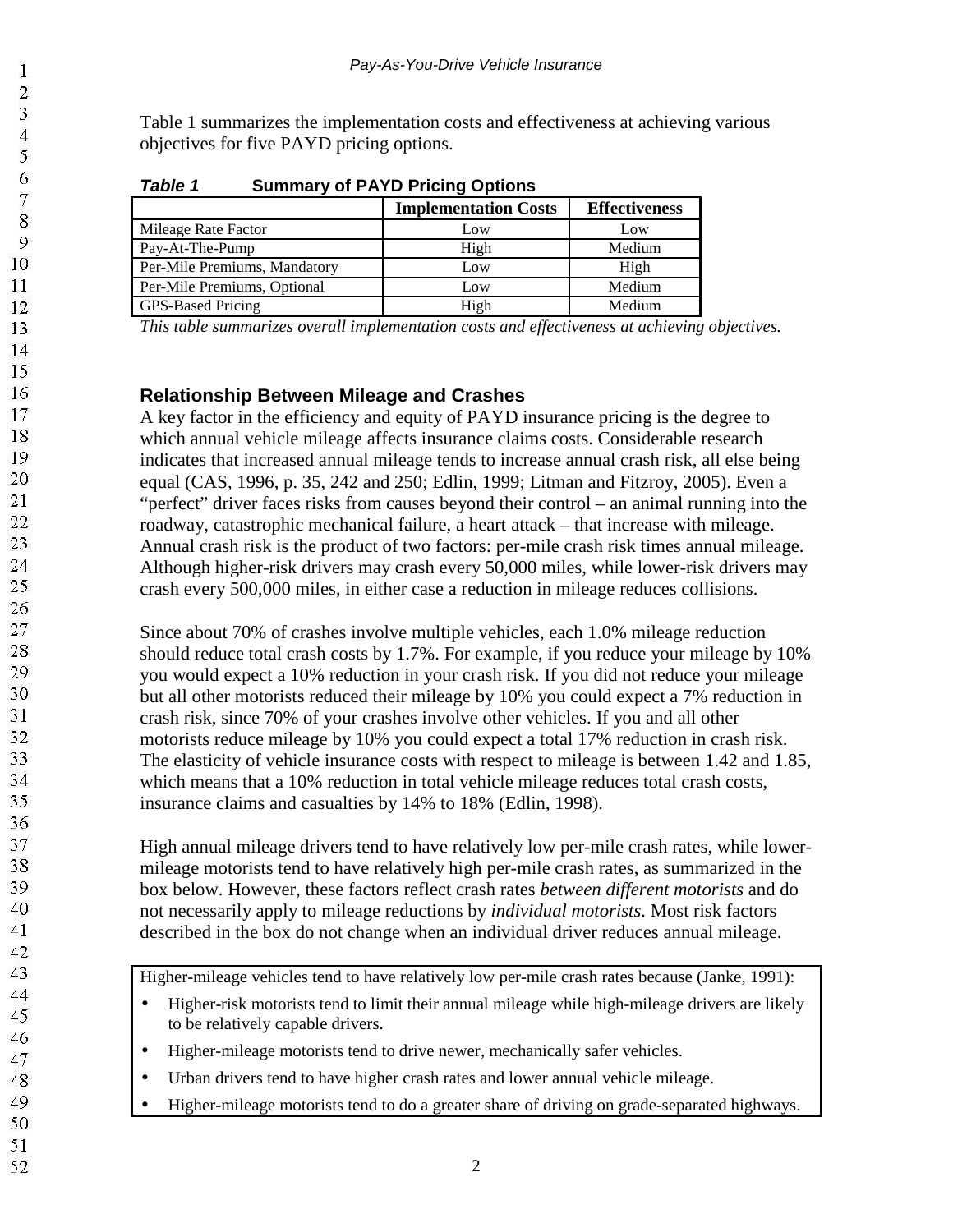In the past, there was little reliable information on the relationship between individual vehicles' annual mileage and crashes. Most insurance companies collect little or no mileage data, and any information they do collect is self-reported, which vehicle owners tend to understate to qualify for lower rates. However, new data sources are providing better information on the relationships between mileage and claim costs. Mileage readings collected during emission checks in the Vancouver, BC region were matched with individual vehicles' insurance claim records for more than 500,000 vehicle-years. Figure 2 illustrates the crash rates by annual vehicle mileage for all records in aggregate. It clearly shows that annual crash rates tend to increase with annual mileage. The same patterns were found when vehicles were disaggregated into various insurance rating classes based on factors such as driver history, type of vehicle and territory (Litman, 2001). This indicates that PAYD pricing increases actuarial accuracy (makes premiums better reflect an individual vehicle's claim costs).

#### **Figure 2 Crash Rates by Annual Vehicle Mileage** 0.10



*Annual crashes tend to increase with annual kilometres at the aggregate level.*

Mileage is not the only risk factor. It is not necessarily the most important risk factor. But it clearly has a substantial impact. As a result, within existing rate categories lower mileage motorists overpay and higher mileage motorists underpay their insurance claim costs. Because crashes and claims increase with mileage but premiums do not, motorists who drive less than average tend to overpay their true insurance costs, while motorists who drive more than average overpay within their rate category (i.e., motorists with the same risk ratings who pay the same premiums for a given level of insurance coverage).

A critical question with regard to PAYD insurance is whether mileage reductions produce comparable reductions in crashes and claims. If not, insurers could face losses, since revenues would decline more than costs. For example, if PAYD pricing causes a 10% reduction in mileage and premium revenue but only a 5% reduction in crashes and claims, insurers would be financially worse off. This could occur if lower-risk driving is more price sensitive than higher-risk driving.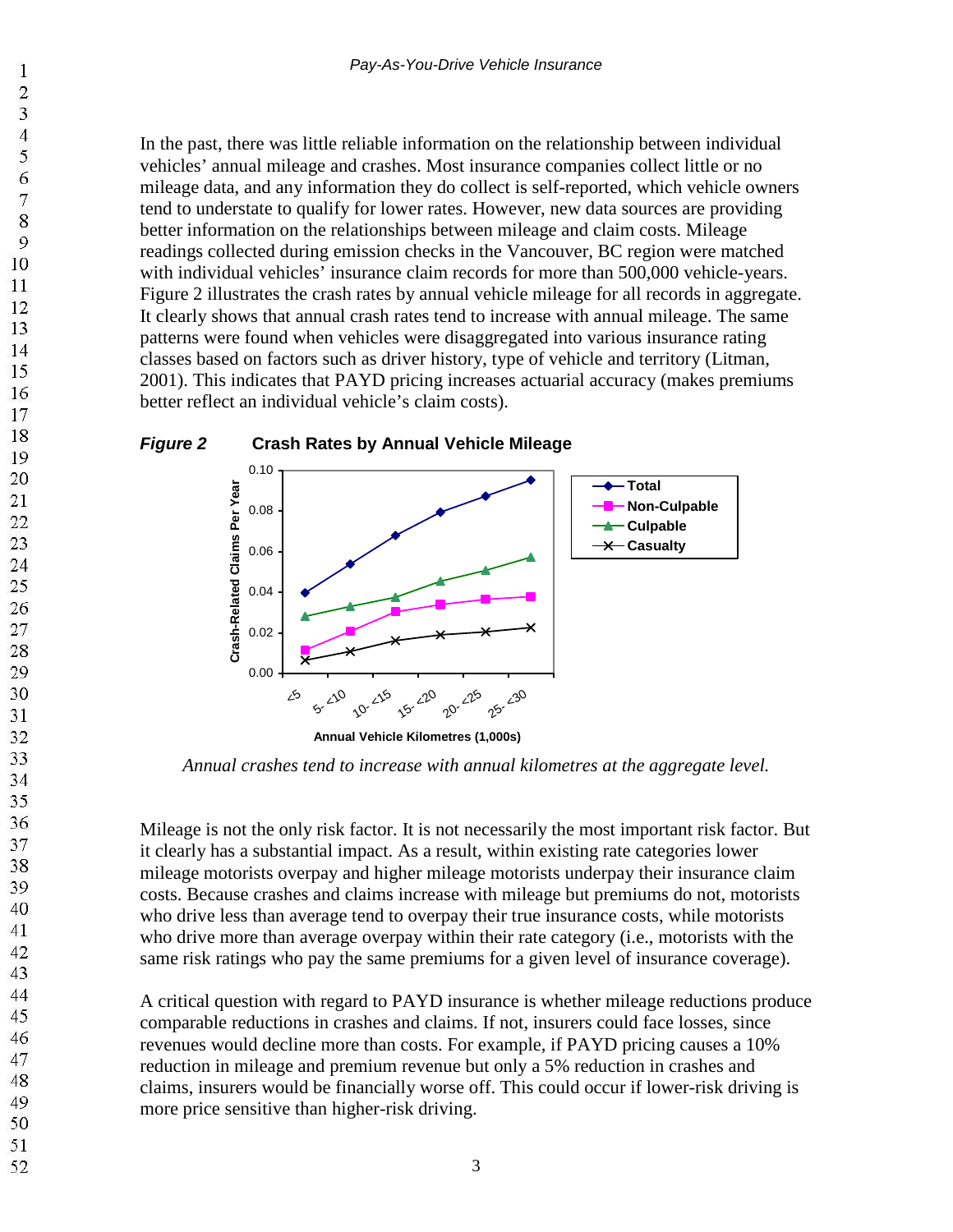Some data described above suggest that this could occur, since marginal per-mile crash rates are nearly flat at very high-mileages, which implies that the last few thousand miles driven each year by a high-mileage vehicle has zero risk (in some cases it even suggests that increased mileage *reduces* crash risk). However, this reflects crash rates *between* different vehicles, not the result of mileage changes by *individual* vehicles. All available data indicate that mileage reductions usually do reduce crashes and claims, and normally provide a proportionally *greater* reduction in *total* crash costs and claims by reducing a vehicle's risk of causing a crash and its exposure to risks caused by another motorist.

# **Benefits and Costs**

Pay-As-You-Drive insurance is based on the principle that prices should reflect costs, and consumers who reduce the costs they impose should receive proportionate savings. Reduced driving reduces the risk of crashes and insurance claims. With current pricing, claim cost savings that result when motorists reduce their mileage are retained as profits by insurers, or returned to premium payers as a group. With PAYD pricing these savings are returned to the individual motorist that reduces mileage. The less you drive the more you save, reflecting the insurance cost savings you create.

# **Figure 3 PAYD Provides Savings To Motorists Who Reduce Mileage**



*Pay-As-You-Drive pricing returns to individual motorists the insurance cost savings that result when they drive less. As a result, it reduces average annual vehicle mileage, reducing total accidents and other traffic problems.*

Pay-As-You-Drive pricing gives motorists a new opportunity to save money. To illustrate this, consider the situation of a low-income worker who becomes unemployed and so drives fewer miles. With current pricing they continue paying the same insurance premiums, although both their income and risk of a claim have declined. After extended unemployment they may find insurance costs, and therefore vehicle ownership, a major financial burden. With PAYD, unemployed workers who reduce their mileage pay smaller premiums, while still being able to insure a car for essential trips, job searches and occasional employment.

Motorists who continue their current mileage are no worse off on average with PAYD pricing (excepting any additional transaction costs). To the degree that motorists reduce mileage, and therefore crashes and insurance claims, the savings that result are net benefits to society, not just economic transfers.

- 48 49
- 50
- 51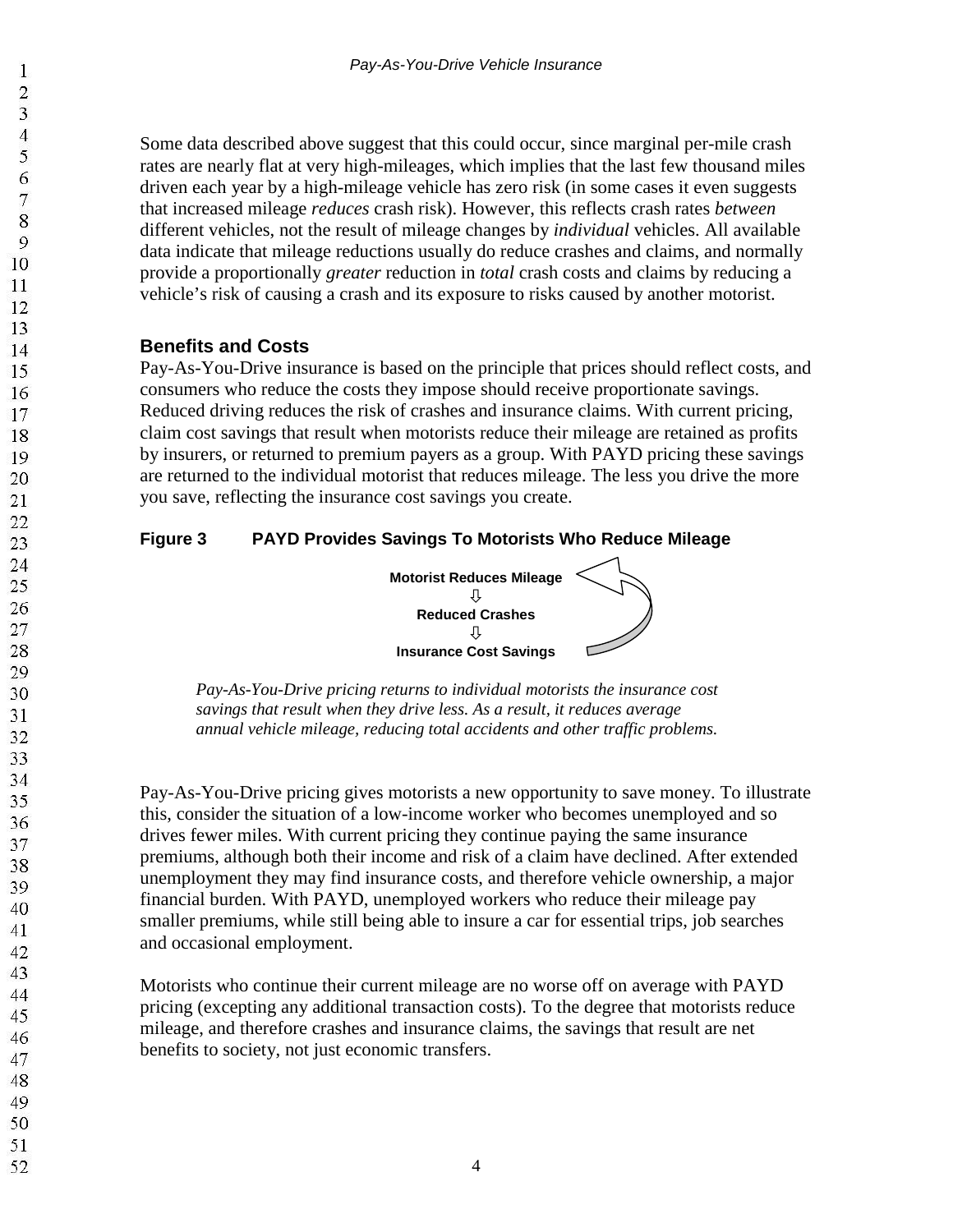Pay-As-You-Drive insurance pricing can provide the following benefits:

- It increases consumer choices and offers motorists a new opportunity to save money. PAYD pricing can be optional, allowing individual motorists to choose the pricing system that offers them the greatest benefits.
- It increases actuarial accuracy. It makes premiums more accurately reflect the insurance costs of an individual vehicle, which is fairer and more economically efficient.
- It can significantly increase road safety. When motorists reduce their annual mileage they reduce crash risk to themselves and to other road users.
- It reduces average annual mileage by participating vehicles, which should reduce traffic accidents, congestion and roadway costs, energy consumption and pollution emissions.
- It increases insurance affordability, reducing the financial burden on lower-income motorists. It reduces the need to rely on cross-subsidies from low-risk motorists to provide "affordable" unlimited-mileage insurance coverage for higher-risk motorists. It should substantially reduce uninsured driving.
- It is progressive with respect to income. Most lower income motorists should save money.

These benefits can be substantial, repaying incremental implementation costs many times over. For example, if applied to most vehicles, PAYD could reduce total vehicle traffic by 10-12%, providing billions of dollars in annual savings from reduced crash costs, reduced congestion costs, road and parking cost savings, and consumer cost savings. If universally applied it could provide approximately a third of the energy savings and emission reductions required for private vehicle travel to meet Kyoto targets (it would reduce vehicle travel about 10%, compared with a 30% reduction in energy consumption required by Kyoto).

There are also barriers and costs associated with PAYD pricing:

- It requires insurers and brokers to change how they calculate premiums, develop new procedures and modify computer programs.
- When first implemented, insurers will face uncertainty as they develop actuarial experience with this rate structure.
- PAYD pricing systems often increase transaction costs. Incremental costs range from less than \$10 to more than \$150 per vehicle-year, depending on the system used.
- It makes premiums and insurance revenues less predictable. Motorists and insurers would not know total premiums until the end of the insurance term.
- It increases premiums for some motorists.
- It has mixed political support, and there may be opposition from some stakeholders.
- Many people are skeptical of predicted benefits.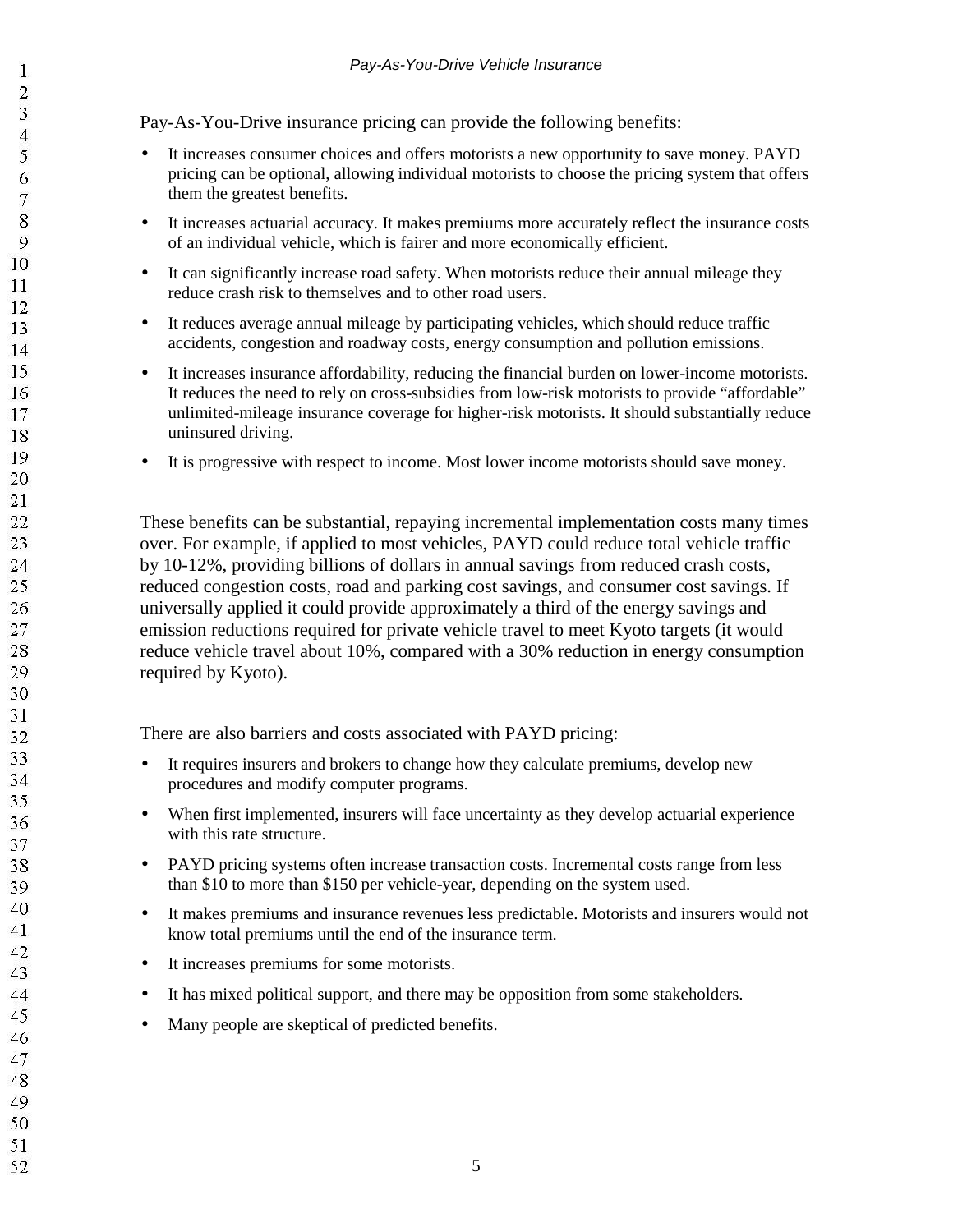### **Responses to Concerns About Per-Mile Insurance**

*This section discusses concerns that have been raised about PAYD pricing. For technical information on these issues see Litman (2003).*

#### *Insurance pricing already incorporates mileage.*

Although some insurance companies incorporate mileage-related rate factors such as commute distance or estimated annual mileage, none begins to approach actuarially accurate, marginal pricing, so they fail to give motorists accurate price signals.

#### *Mileage is less important in predicting crashes than other rating factors.*

Whether mileage is more or less important than other risk factors is irrelevant for PAYD pricing options that incorporate existing rating factors (all except PATP). Until recently insurance companies had no reliable source of mileage data and so could not accurately determine the relationship between mileage and claims. Data based on independent odometer readings shows a strong relationship between mileage and claims within existing price categories.

#### *Travel foregone could be lower risk than average, resulting in little crash reduction, and less insurance cost savings than reduced premium revenue.*

There is no evidence that it is true. Available evidence indicates that broad vehicle travel reductions result in proportionally greater crash reductions and insurance savings. Additional research and pilot projects that test the effects of PAYD pricing could address this concern.

#### *Pay-As-You-Drive insurance unfairly increases costs to high-mileage drivers.*

Pay-As-You-Drive pricing would increase costs for motorists who drive significantly more than average within their price group. This is justified on actuarial grounds, and so increases fairness. Most motorists save money and experience net welfare gains with PAYD pricing, particularly lower-income motorists, who tend to drive less than average within their price groups. Since high-mileage motorists tend to drive newer cars and have high vehicle expenses, few would experience more than a few percent increase in total vehicle costs.

#### *Automobile insurance reform should focus on equity, affordability and safety.*

Pay-As-You-Drive pricing helps achieve all of these goals. It increases equity by making premiums more actuarially accurate and reducing costs for lower income motorists. It allows motorists to save money and makes vehicle ownership more affordable. It significantly increases road safety.

#### *Safety advances/congestion reduction/air pollution reduction/energy conservation can best be pursued in ways other than mileage-based insurance.*

It is unnecessary to choose between PAYD pricing and other strategies. PAYD pricing complements other strategies. Because of its multiple benefits, PAYD insurance can be one of the most cost-effective ways to achieve these objectives.

#### *People need their cars too much to give them up. There will be no travel reduction.*

Pay-As-You-Drive insurance is not expected to cause people to give up cars. In fact, by reducing fixed costs, vehicle ownership should increase slightly. There is extensive evidence that vehicle travel is affected by vehicle operating costs. A modest (5-15%) mileage reduction is predicted.

51 52

 $\mathbf{1}$  $\overline{2}$ 3  $\overline{4}$ 5 6  $\overline{7}$ 8 9 10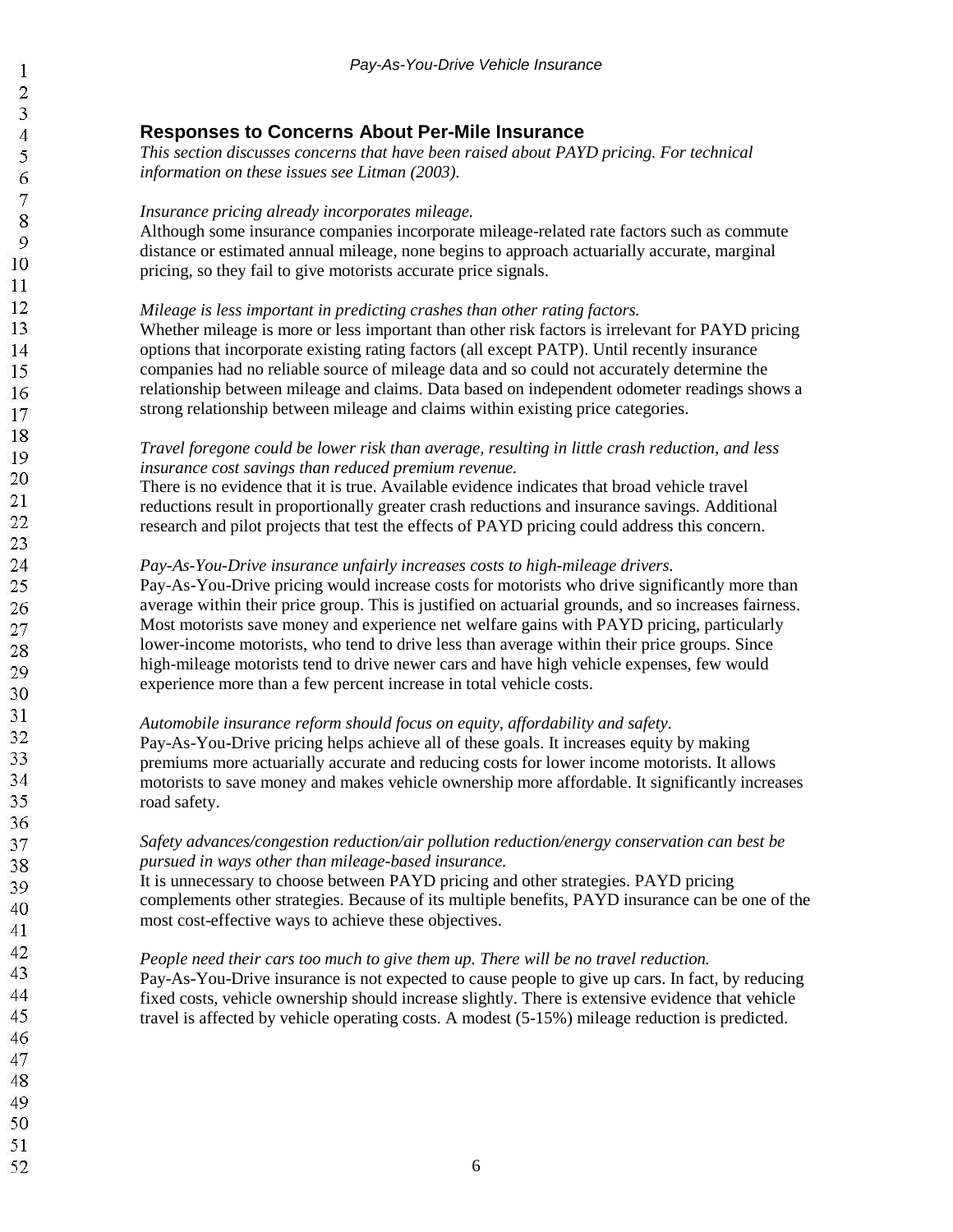### $\mathbf{1}$  $\overline{2}$ 3 4 5 6  $\overline{7}$ 8 9 10 11 12 13 14 15 16 17 18 19 20  $21$ 22 23 24 25 26 27 28 29 30 31 32 33 34 35 36 37 38 39 40 41 42 43 44 45 46

#### *Consumers will not accept this change.*

Market surveys and pilot projects indicate significant consumer demand for PAYD pricing. A broad range of interest groups support PAYD pricing. Support should increase as consumers and citizens learn more about its benefits.

#### *Odometer fraud will be a major problem.*

Although some odometer fraud may occur, it is expected to be a minor problem overall, with fraud rates comparable to other common consumer transactions, and far lower than with current insurance pricing. Odometers are increasingly tamper resistant, regular odometer auditing should discourage and identify most tampering, and the financial incentive for fraud is relatively low. Insurers financial exposure would be minimal since odometer fraud voids coverage.

#### *It would increase administrative costs to insurers and inconvenience vehicle owners.*

Although any price change adds short-term administrative costs for insurers, this does not stop insurance companies from implementing them. Odometer audits can be preformed with minimal incremental costs, particularly if performed in conjunction with other scheduled maintenance. Incremental costs, predicted to total \$5-\$10 per vehicle year, are far smaller than direct benefits to consumers and society.

#### *If PAYD pricing were better, insurance companies would already use it.*

Individual insurers face several barriers to implementing PAYD pricing. An individual company faces relatively high administration costs to establish odometer auditing. An individual insurance company only captures a small portion of the total benefits, since most financial savings are passed back to customers or accrue to competitors. Insurers do not profit from reductions in uncompensated crash costs, congestion, infrastructure costs, or pollution, or benefit directly from increased equity.

Insurance companies currently maximize profits by maximizing their gross revenue, because they are dependent on investment income. A pricing strategy that reduces total crashes could reduce profits if regulators or market competition required a comparable reduction in premiums. Although there are potential financial and marketing benefits, these longer-term saving would have to offset an individual insurer's short-term revenue losses and risks. It is therefore not surprising that few insurers have implemented PAYD pricing.

#### *This type of pricing has never been used before.*

Some vehicle insurance is already distance-based: rates for fleets and commercial vehicle coverage are often based on mileage. Several insurers are now implementing pilot projects, and two (Nedbank and Polis Direct) have implemented full-scale programs. There is nothing unique about pricing based on use. Prices for most goods are based on some measure of consumption, such as water and electric meters, and scales used to weigh food. Vehicle rentals and sometimes leases incorporate odometer-based price components. Vehicle insurance is unusual for having pricing that allows unlimited consumption (i.e., vehicle mileage).

#### *Odometer auditing would be an invasion of privacy.*

Odometer readings are already collected during vehicle servicing, vehicle sales and crash investigations. Odometer readings are even sold by private companies to used vehicle purchasers. Odometer auditing simply standardizes the collection of this information. Odometer auditing does not identify when or where a vehicle has been driven, or provide any other information that could be considered private. Odometer auditing would provide significant additional consumer benefits.

49 50

47 48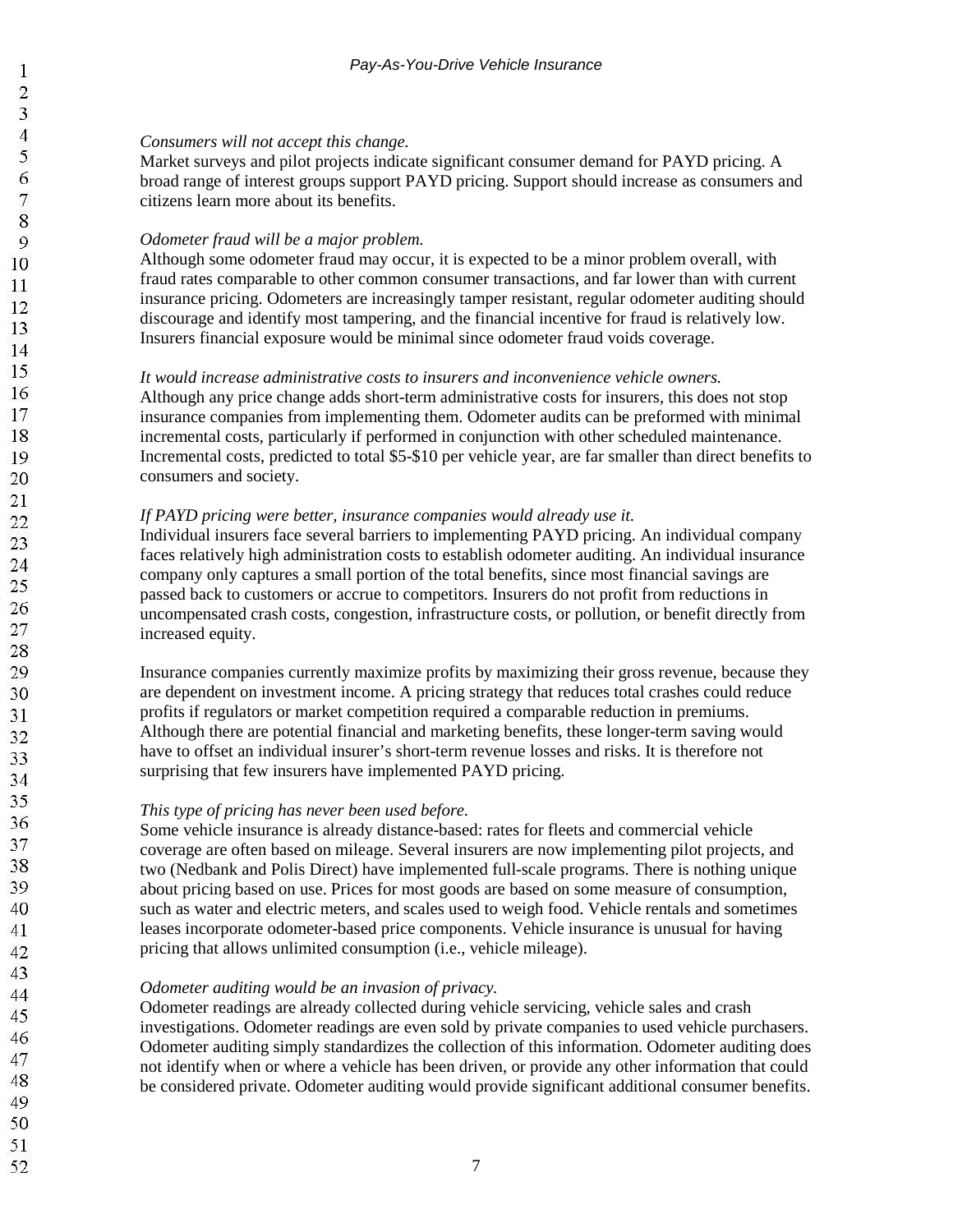# **Examples and Case Studies**

#### **Aryeh (www.aryeh.co.il)**

Aryeh Insurance offers PAYD insurance in Israel. Premiums are billed monthly using mileage data collected by small wireless transmitters in vehicles and receivers at fuel pumps, offered by PAZ (www.pazomat.co.il), the country's largest petroleum company. About 15% of all vehicles (and a larger portion of company and government agency cars) already have the device installed for automatic payment.

#### **Polis Direct Kilometre Policy (www.kilometerpolis.nl)**

*Polis Direct* (www.polisdirect.nl), a major Dutch insurance company, began offering their "Kilometre Policy" in November 2004. Participating motorists must be at least 24 years of age, have a car that sold new for less than  $\epsilon$ 42,000 (euros), and drive less than 40,000 kms annually. Per-kilometer premiums are calculated by dividing current premiums by the current policy's maximum annual kilometers, so a motorist who currently pays  $\epsilon$ 500 for up to 20,000 kilometers would pay  $\epsilon$ 0.025. Participants pay an "advance premium," which is 90% of their current premiums, so those who currently pay  $\epsilon$ 500s would pay an advance premium of  $\epsilon$ 450. At the end of the policy term the motorist receives a rebate of up to 50% of their premium for lower mileage (in this case, a rebate up to  $\epsilon$ 250 if they drive less than 10,000 kms), or a surcharge up to 50% if they drive more than the current maximum (in this case, they could pay up to  $\epsilon$  750 if they drive 30,000 kilometers during the policy year. If this motorist drives 20,000 kilometers their total annual premium is the same as with a standard policy. In the following years the advance premium is calculated based on the number of kilometers actually driven the previous year. Mileage is calculated using odometer readings collected during annual vehicle inspections, called the "national car card," and recorded in the national vehicle registration database.

#### **PAY PER K Coverage**

**(www.nedbank.com/website/content/products/product\_overview.asp?productid=331).** 

Nedbank, a major South African insurer, now offers *Pay Per K* vehicle insurance, which bases premiums on monthly mileage. *Pay per K* monitors the distance a vehicle is driven each month by means of a NedFleet card that is linked to the vehicle's comprehensive motor insurance. Each time the vehicle is refueled an odometer reading is recorded and used to calculate a monthly insurance bill. Monthly premiums will fluctuate depending on the distance traveled in the preceding month, and are debited monthly in arrears. This means motorists only pay for those times when their vehicle is actively on the road and therefore most at risk.

#### **Norwich-Union PAYD Pilot Project**

#### **(www.norwichunion.com/pay\_as\_you\_drive/index.htm?plp\_ci\_payd)**

In 2003, Norwich-Union, the largest insurance group in the UK, began a two-year pilot project of Pay-As-You-Drive insurance pricing involving about 5,000 vehicles. Each participating vehicle is fitted with a small data recorder which measures vehicle usage and sends data directly to Norwich Union using mobile telephone technology. In a survey commissioned by Norwich Union, nine out of ten people say they would prefer their motor insurance to reflect the usage of their car and the type of journeys they make - with the majority favouring "pay as you go" systems similar to those offered by gas and electricity suppliers. As stated by programme director Robert Ledger,

"Customers choosing 'Pay As You Drive' insurance will benefit from individual premiums based on how often, when and where they actually used their cars. Motorists would receive a fairer deal as this initiative provides them with the opportunity to really be in the driving seat when it comes to controlling their premiums."

48 49

- 50
- 51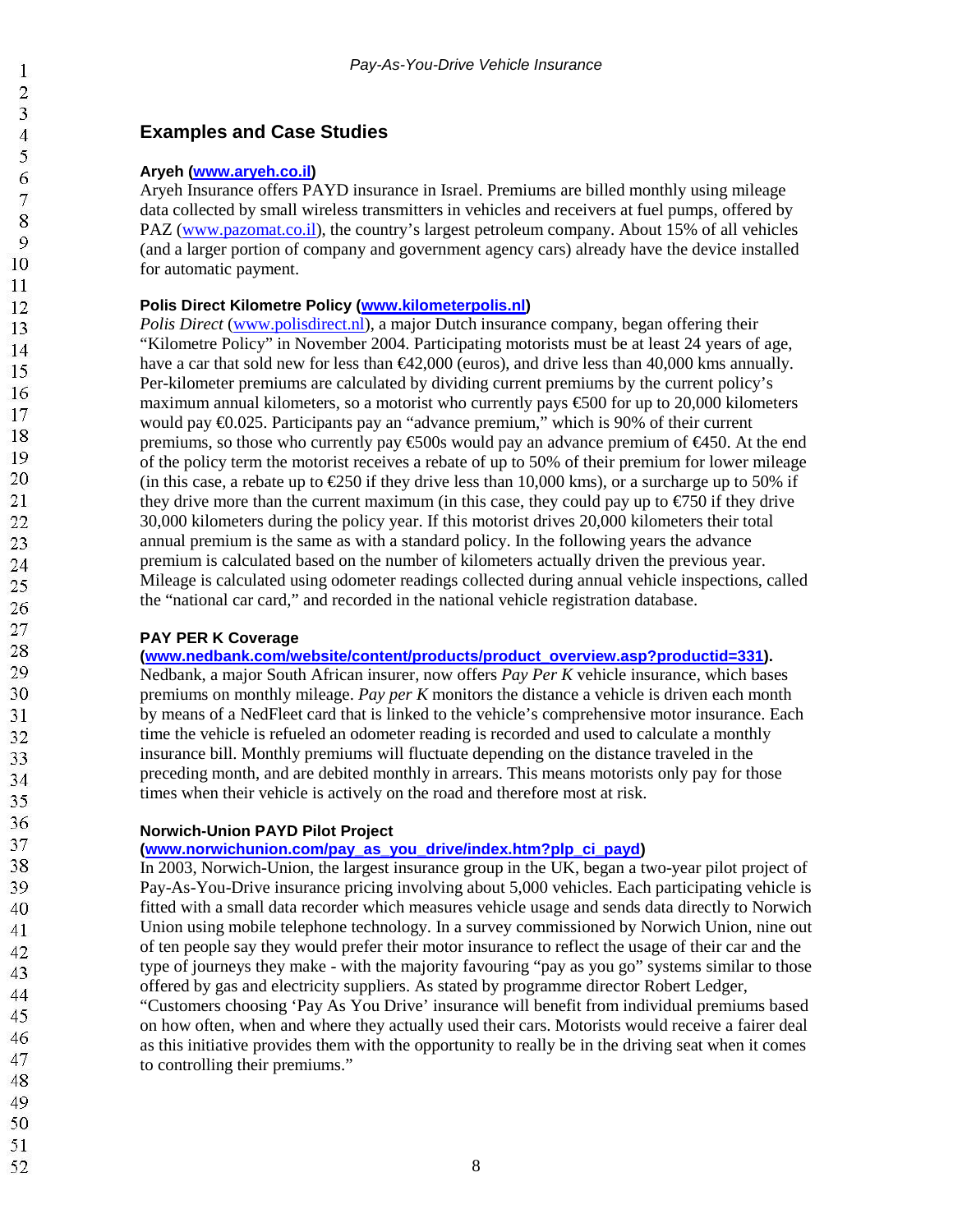#### **General Motors and On-Star Offers PAYD Rates**

**(www.onstargm.com/promo/html/promo\_mileage.htm)**

Beginning in 2004, General Motors Acceptance Corporation (GMAC) Insurance has been offering mileage-based discounts to OnStar subscribers located in certain states (GMAC, 2004). The On-Star system is used to automatically report vehicle odometer reading at the beginning and end of the policy term to verify vehicle mileage. Under the program, motorist who drive less than specified annual mileage receive the following insurance premium discounts:

| 1-2,500 miles     | 40% discount |
|-------------------|--------------|
| 2,501-5,000 miles | 33% discount |
| 5,001 - 7,500     | 28% discount |
| 7,501-10,000      | 20% discount |
| 10,001-12,500     | 11% discount |
| 12,501-15,000     | 5% discount  |
| 15,001-99,999     | 0% discount  |

#### **Progressive and Aviva Programs**

The Progressive *TripSense* (https://tripsense.progressive.com) in Minnesota, and AVIVA *Autograph* (https://secure.avivacanada.com/autograph/product.php) policies in Ontario, offer vehicle insurance discounts up to 25%, based on how much a vehicle is driven.

Drivers who choose to join these pilot programs receive a TripSensor, a free, matchbox-sized device that plugs into a vehicle's On-Board Diagnostic (OBDII) port, which is found near the steering column in virtually all 1996 or later model year vehicles. The TripSensor records how much, how fast and when the vehicle is driven. This information is used to calculate discounts the customer may receive when they renew their policy. TripSensor also collects information about rapid acceleration and braking that is not currently used to calculate the discount. The companies are collecting this information to better understand how they affect accident rates.

Motorists receive an automatic 5% discount if they choose to upload their driving data, plus additional discounts of up to 20% based on how much, how fast and when they drive. Sharing driving data is always optional.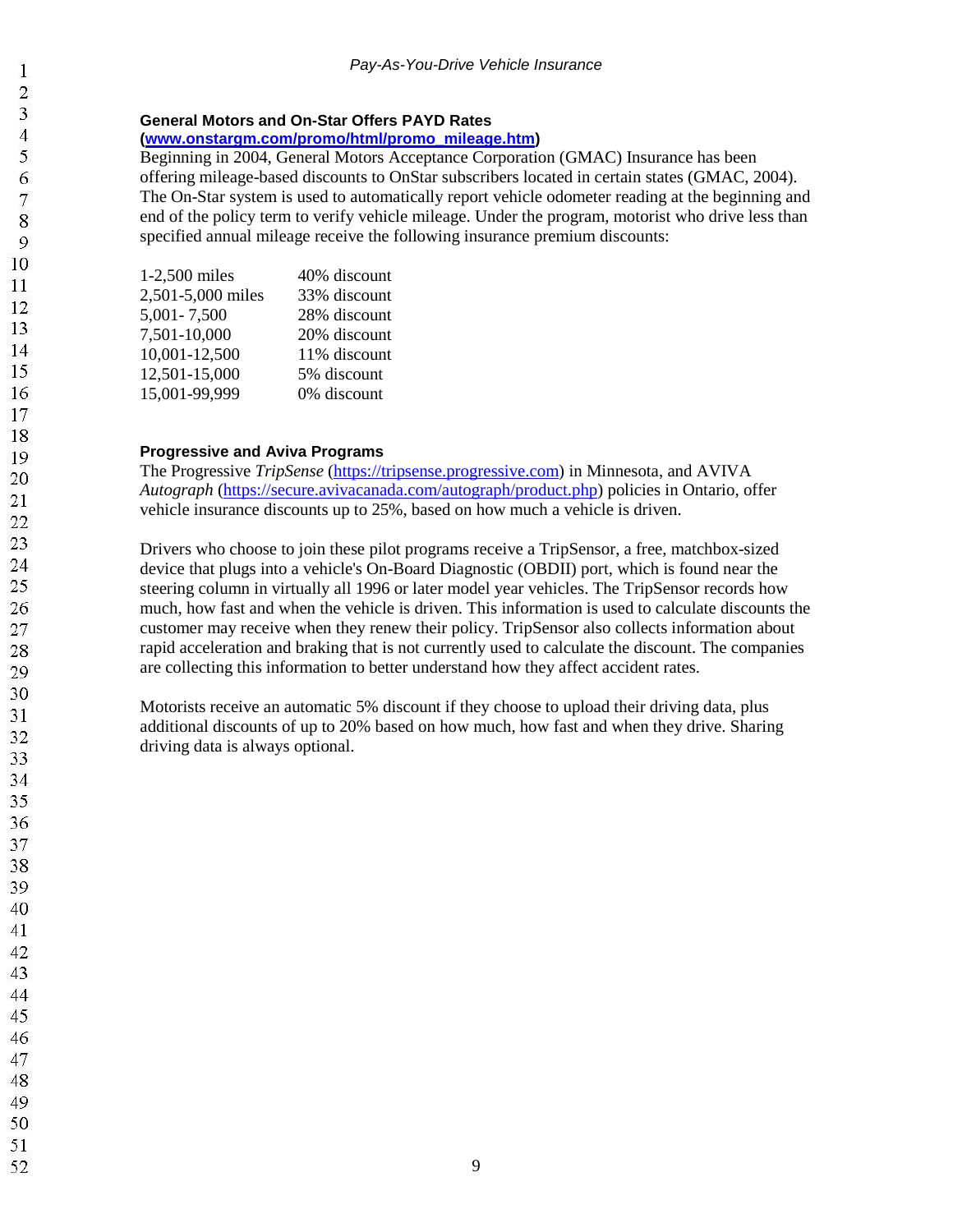# **Conclusions**

This paper investigates Pay-As-You-Drive vehicle insurance. Considerable research indicates that annual crash rates and claim costs tend to increase with annual vehicle mileage. Annual mileage is one of several factors that have a significant impact on annual crash rates. It would not be actuarially accurate to use mileage *instead* of other rating factors, for example, to charge all motorists the same per-mile insurance fee, but actuarial accuracy improves significantly if annual mileage is incorporated *in addition* to existing rate factors. Any other price structure overcharges low-mileage motorists and undercharges high-mileage motorists within each price class.

Pay-As-You-Drive insurance reflects the principle that prices should be based on costs. It does not simply shift costs from one group to another. It gives consumers a new way to save money by returning to individual motorists the insurance claims cost savings that result when they drive less. This lets motorists limit their insurance costs by limiting consumption, as with most other consumer goods. Motorists who continue their current mileage would be no worse off on average then they are now (excepting additional transaction costs), while those who reduce their mileage could save money. These result in net savings to motorists and net benefits to society.

Pay-As-You-Drive insurance is technically and economically feasible. Several insurers have successfully implemented PAYD pricing pilot projects or full-scale programs.

Pay-As-You-Drive pricing can help achieve several public policy goals, including actuarial accuracy, equity, affordability, road safety, consumer savings and choice, reduced traffic congestion, road and parking facility cost savings, and environmental protection. It can reduce the need for cross-subsidies currently required to provide "affordable" unlimited-mileage coverage to high-risk drivers.

Pay-As-You-Drive insurance can provide significant traffic safety benefits. Most crashes involve multiple vehicles, and PAYD insurance gives higher-risk drivers an extra incentive to reduce mileage. As a result, each 1.0% reduction in total mileage caused by PAYD insurance can reduce total crash costs by more than 1.0%. If applied to all vehicles, PAYD insurance could reduce total crashes by 12-15%.

Pay-As-You-Drive pricing can provide substantial benefits to lower-income motorists. Since annual vehicle mileage tends to increase with income, fixed-price insurance tends to cause lower-income motorists to subsidize the insurance costs of higher-income motorists within their rate class.

This analysis indicates that Mandatory Per-Mile Premiums provide the greatest net benefits, due to relatively low implementation costs and high effectiveness at achieving objectives (Parry, 2004, reaches a similar conclusion). These benefits increase further if vehicle registration fees are also mileage-based. Optional PAYD pricing results in greater direct consumer benefits per participating vehicle, but smaller total benefits due to low market penetration and the low average mileage of motorists who would choose it.

- 48 49
- 50
- 51 52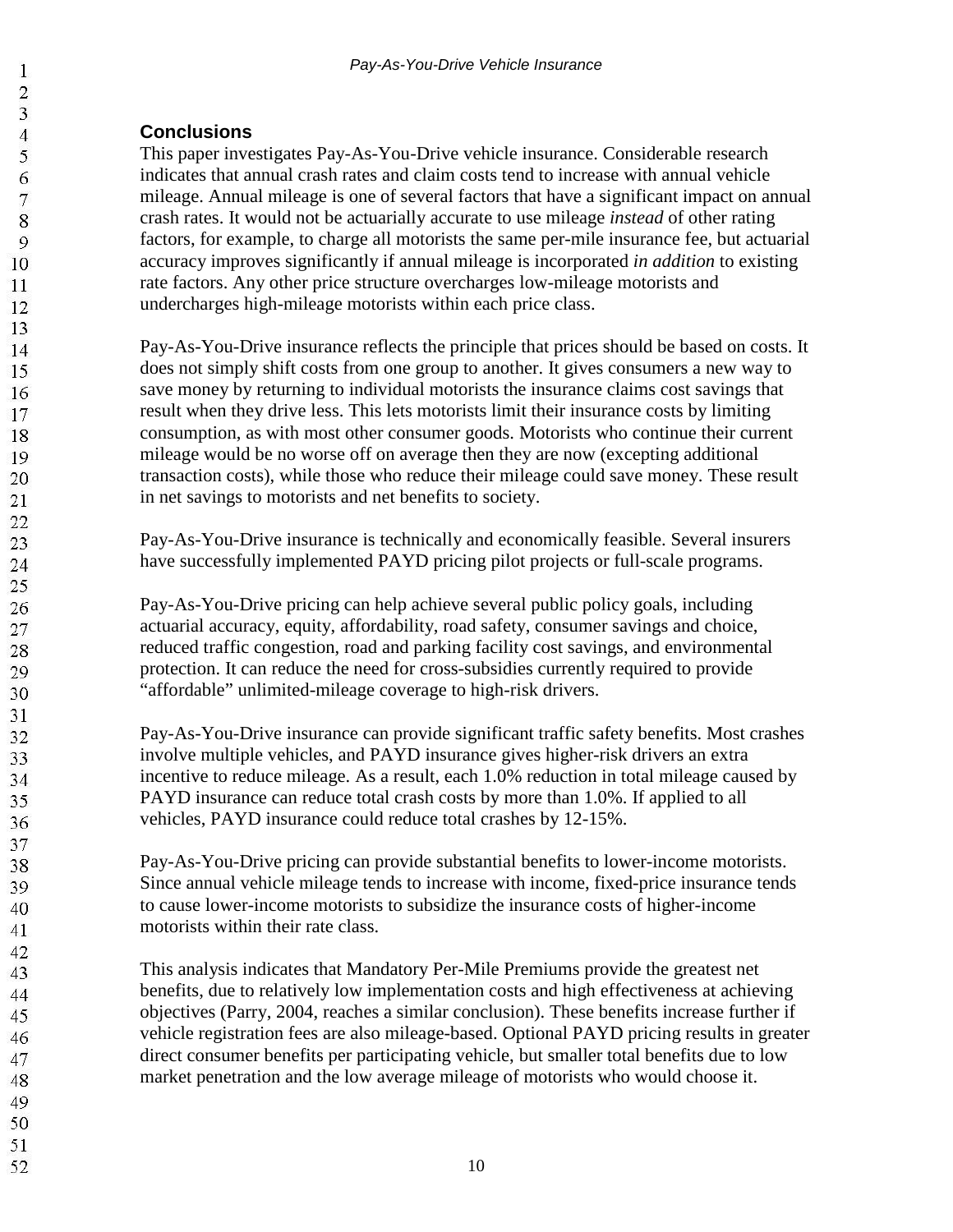Because GPS-Based Pricing provides an extra incentive to reduce peak-period driving it provides extra congestion and pollution reduction benefits. This might justify partial subsidy of this option, depending on the value placed on these incremental benefits. However, more research is needed to evaluate actual incremental costs and benefits.

There is likely to be strong public support for *optional* PAYD insurance pricing since it increases consumer choice and gives individual motorists a new opportunity to save money. Consumers are accustomed to being able to choose from various rate structures for many types of goods, such as telephone service, Internet service and air travel. Over time, an increasing portion of motorists would switch to optional PAYD policies.

There is mixed public support for *mandatory* PAYD insurance. Citizens generally support pricing that increases fairness and affordability, and helps solve specific problems, but are skeptical of reforms that may reduce convenience, increase costs, or burden certain groups. Support depends on how the concept is presented. There tends to be more support if described as a reward to consumers who reduce their mileage and related risk than if described as a surcharge on higher-mileage motorists. Many of the concerns raised about PAYD pricing reflect misunderstanding of the concept, and so can be addressed with public education.

Insurers have five legitimate concerns about PAYD:

- 1. It is possible that the mileage foregone will be lower than average risk. As a result, premium revenue could decline more than claim costs.
- 2. Optional PAYD pricing could attract motorists with relatively high per-mile claim costs.
- 3. With optional PAYD pricing, motorists in multi-vehicle households could shift driving from vehicles with PAYD premiums to those with unlimited-mileage premiums.
- 4. Total premiums would probably decline, assuming PAYD pricing is successful at reducing claims. Although revenue reductions would be offset by reduced claim costs, this would reduce investment income, which could reduce insurance company profits.
- 5. Some motorists may try odometer fraud to steal insurance. However, odometers are increasingly tamper-resistant, and most types of fraud could be detected during annual audits and crash investigations. Odometer auditing should provide data comparable in accuracy to that used in other common commercial transactions.

Offsetting these financial risks is the fact that a percentage reduction in mileage usually provides a proportionally greater reduction in claims. Available evidence suggests that each 1% reduction in mileage typically causes a 1.4-1.8% reduction in claims, making insurers financially better off overall. This increases the net savings from PAYD pricing and reduces the financial risks to insurers.

Legitimate concerns can be addressed by implementing PAYD pricing pilot projects to obtain information on feasibility, costs, consumer demand, travel impacts, crashes, and revenue impacts. These could start small, and if no major problems are encountered they could expand until all motorists are offered PAYD pricing.

48 49 50